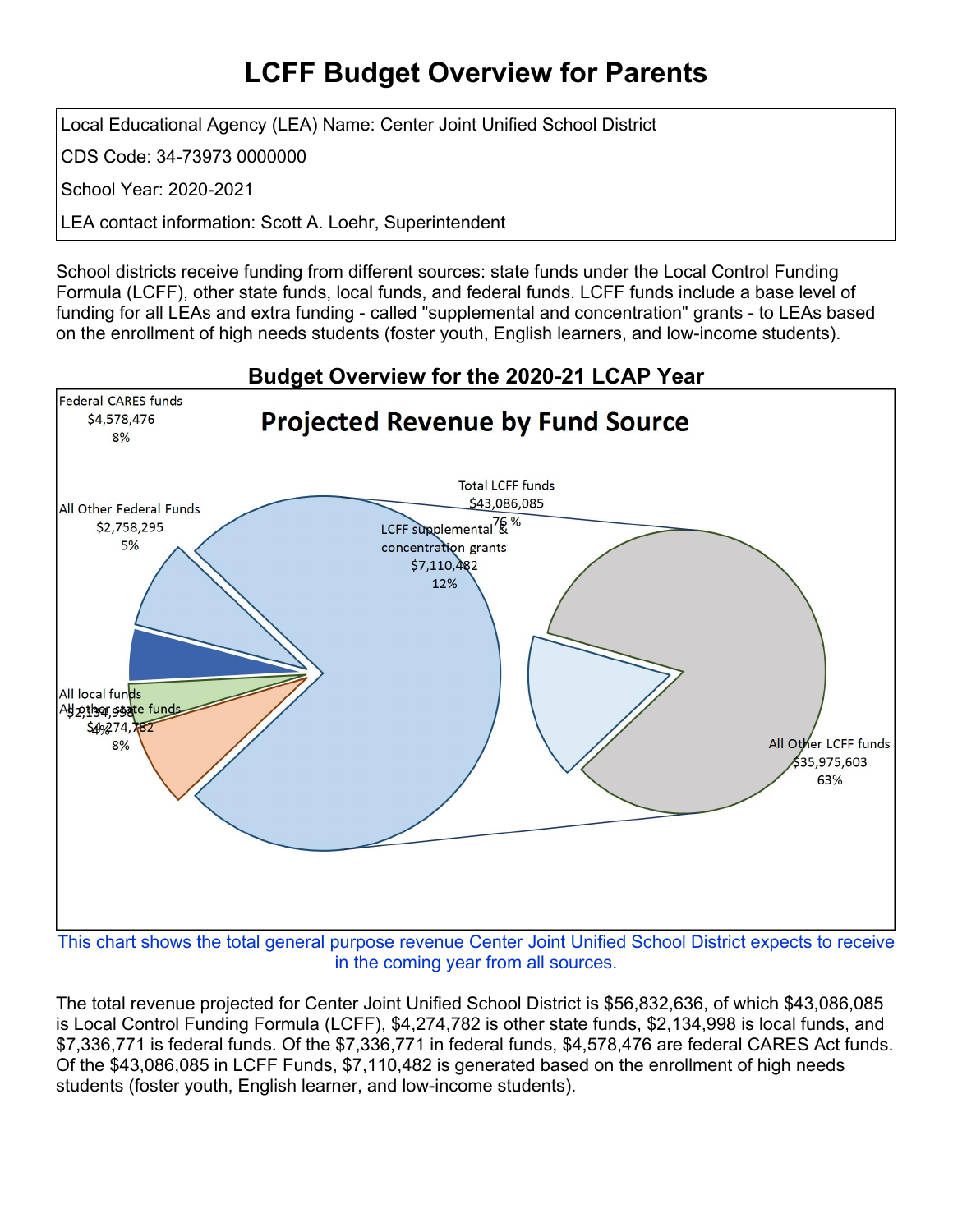# **LCFF Budget Overview for Parents**

For the 2020-21 school year school districts must work with parents, educators, students, and the community to develop a Learning Continuity and Attendance Plan (Learning Continuity Plan). The Learning Continuity Plan replaces the Local Control and Accountability Plan (LCAP) for the 2020–21 school year and provides school districts with the opportunity to describe how they are planning to provide a high-quality education, social-emotional supports, and nutrition to their students during the COVID-19 pandemic.



This chart provides a quick summary of how much Center Joint Unified School District plans to spend for planned actions and services in the Learning Continuity Plan for 2020-2021and how much of the total is tied to increasing or improving services for high needs students.

Center Joint Unified School District plans to spend \$56,912,968 for the 2020-21 school year. Of that amount, \$9,745,478 is tied to actions/services in the Learning Continuity Plan and \$47,167,490 is not included in the Learning Continuity Plan. The budgeted expenditures that are not included in the Learning Continuity Plan will be used for the following:

Expenditures not included in the Learning Continuity Plan: Salaries and benefits for K-12 instructional and administrative staff (excluding EL staff, counselors, and Family Resource Center staff, transportation staff, and technology support staff). Professional development and memberships not related to distance learning. Costs associated with the transitional kindergarten programs. Academic program costs such as those related to MCA, Project Lead the Way, and AVID. Costs associated with extracurricular offerings. District office expenditures such as those related to utilities, groundskeeping, maintenance and operations, business, personnel, and capital project management.

#### Increased or Improved Services for High Needs Students in in the Learning Continuity Plan for the 2020-2021 School Year

In 2020-21, Center Joint Unified School District is projecting it will receive \$7,110,482 based on the enrollment of foster youth, English learner, and low-income students. Center Joint Unified School District must describe how it intends to increase or improve services for high needs students in the Learning Continuity Plan. Center Joint Unified School District plans to spend \$6,859,676 towards meeting this requirement, as described in the Learning Continuity Plan.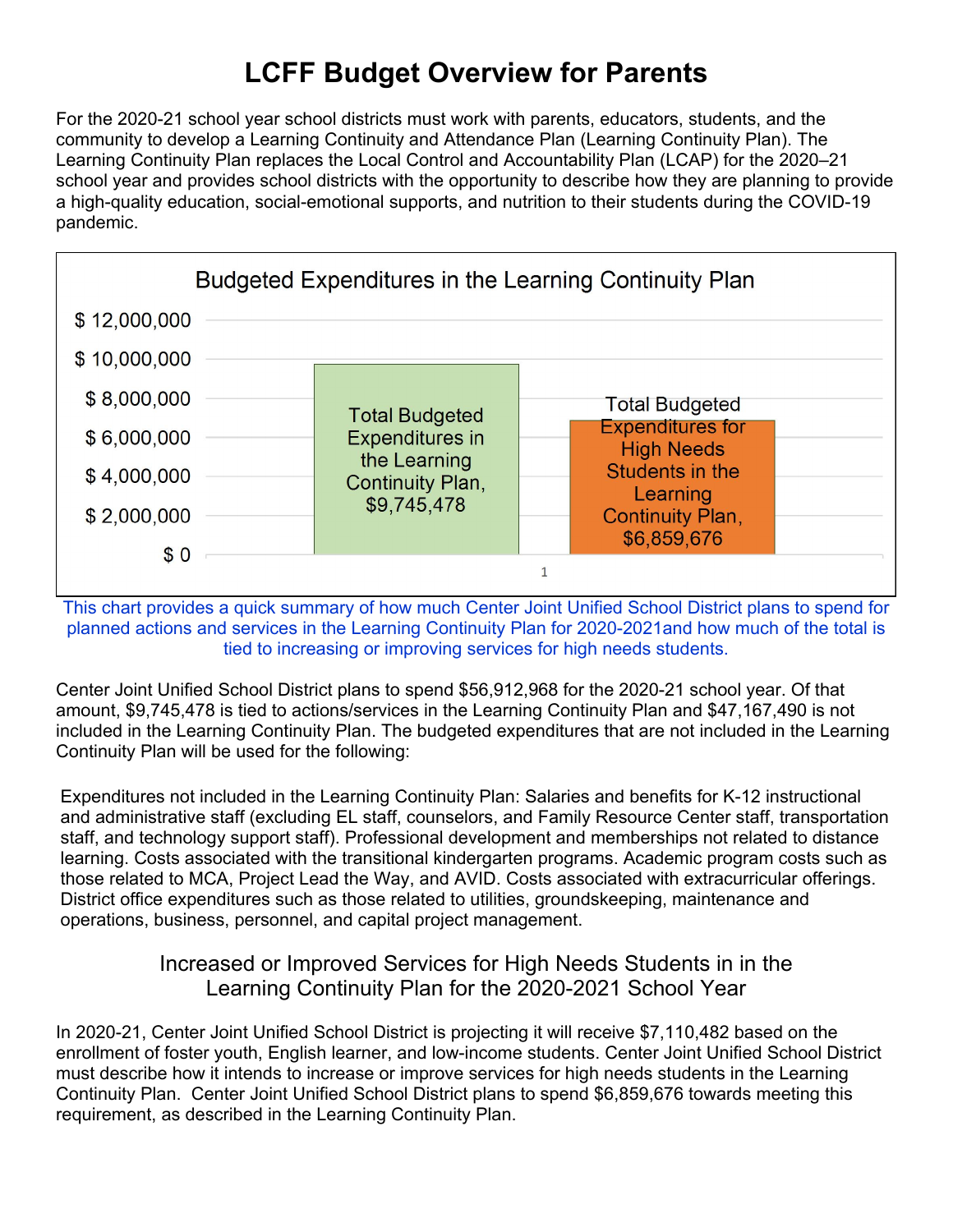Learning Loss Mitigation Funds are currently being used to meet the needs of high needs students in lieu of Supplemental and Concentration Funds. When the Learning Loss Mitigation Funds expire or are depleted, Supplemental and Concentration funding will be used to continue to provide supports. Distance learning is causing much learning loss so it is anticipated that intense and plentiful extended learning opportunities and supports will need to be provided once students return to in-person instruction. Examples may include extended day and year learning opportunities and additional staff support during the school day.